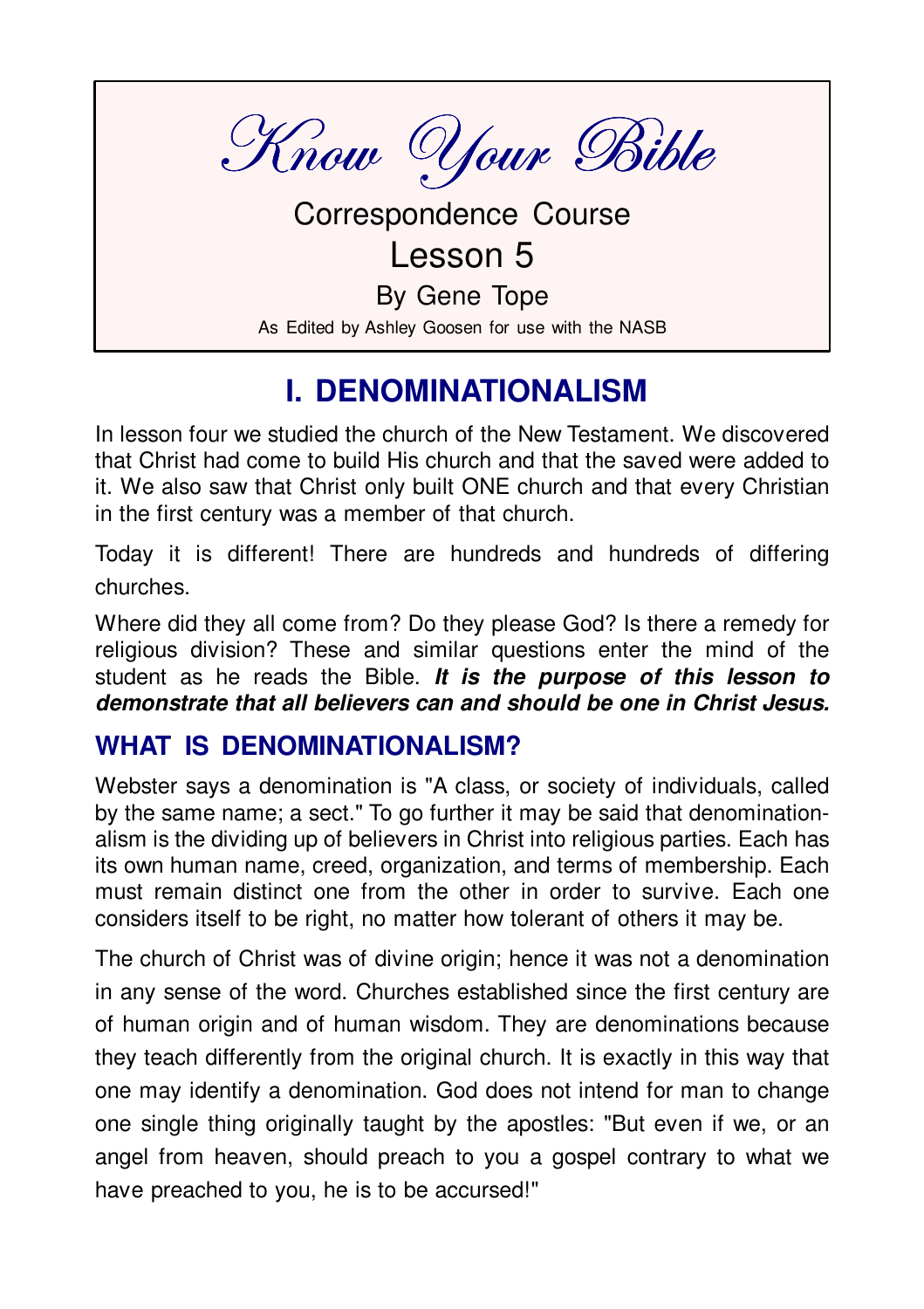In the chart below we point out some errors practised by denominations. Please compare these errors with the Bible truths stated below.

| <b>DENOMINATIONAL ERROR</b>                                                                                | <b>BIBLE TRUTH</b>                                                           |
|------------------------------------------------------------------------------------------------------------|------------------------------------------------------------------------------|
| I. Wearing Human Titles (Dutch<br>Reformed, Apostolic Faith,<br>Zionist, Catholic, Lutheran,<br>Methodist) | 1. Wear Christ's Name - Acts 11:26;<br>Romans 16:16; Colossians 3:17         |
| 2. Infant Baptism                                                                                          | 2. Believer Immersion - Mark 16:16;<br>Romans 6:4                            |
| 3. Instrumental Music (Piano,<br>Organ, Guitar)                                                            | 3. Singing Only - Ephesians 5: 19;<br>Colossians 3: 16                       |
| 4. Sabbath (Saturday) worship                                                                              | 4. First Day (Sunday) Worship -<br>Acts 20:7; 1 Corinthians 16:1,2           |
| 5. Clergy Titles & Dress<br>"Reverend," "Pastor," "Father";<br>Robes, Collars)                             | 5. No Clergy; All Christians as<br>Priests - Matthew 23:5-12; 1<br>Peter 2:5 |

### DOES THE CHURCH YOU ATTEND PRACTICE ANY OF THESE **FRRORS?**

# **QUESTIONS ON SECTION I.**

### **FILL IN THE BLANKS**

- 1. Every in the first century was a member of the one
- 2. Today there are \_\_\_\_\_\_\_\_\_\_ and \_\_\_\_\_\_\_\_\_ of \_\_\_\_ churches.
- 3. Denominationalism is the of believers in Christ into
- 4. The Church of Christ was of origin.
- 5. Churches established since the first century are of origin.

**Contract Contract** 

### **TRUE OR FALSE** (circle correct answer)

- 1. T F Christ only built one church.
- 2. T F It is all right to teach a gospel different from the one Paul preached.
- 3. T F The man who preaches another gospel will be accursed.
- 4. T F Denominations teach differently from the original church.
- 5. T F The Bible authorizes us to wear human names in religion.
- 6. T F The New Testament church wore Christ's name.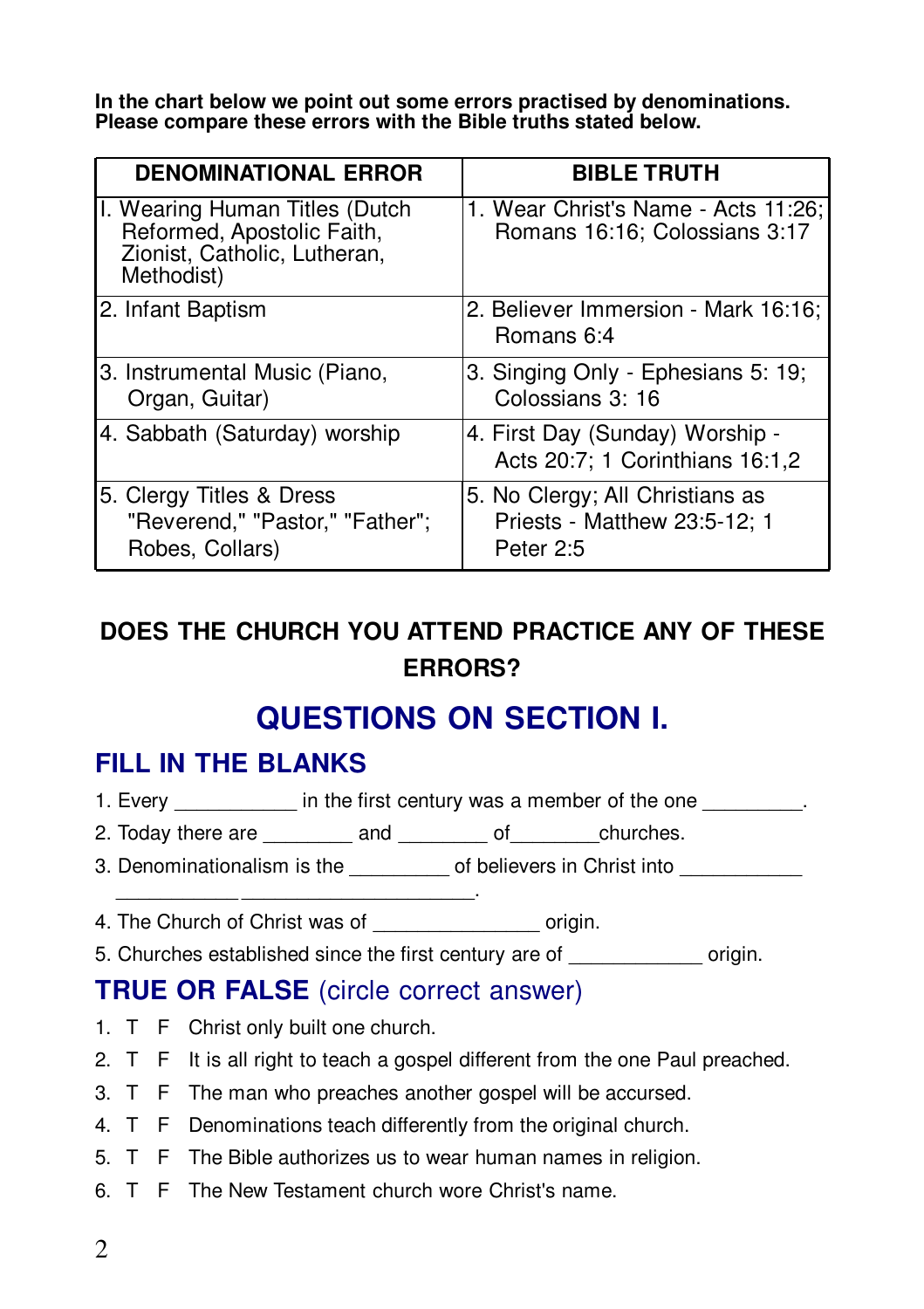- 7. T F There are examples in the New Testament of infants being baptized.
- 8. T F Paul and Peter taught Christians to address them as "Reverend."
- $9. T F$ In Matthew 23 :5-12 Jesus tells us that teachers should wear special dress.
- 10. T F 1 Corinthians 16:1,2 authorize church Fetes and Bazaars to raise funds.

## **II. WHY DENOMINATIONALISM IS WRONG**

It should be clear at this stage that denominationalism is wrong. When man takes upon himself human religious titles and practices, this alone is sufficient reason to condemn sectarianism. However, we wish to pursue the matter further to make it abundantly clear to every sincere seeker after truth that denominationalism is not the plan of God, but man.

### **UNSCRIPTURAL**

"Unscriptural" means that denominations are unknown to the New Testament arrangement. What denomination do you read of in the Bible? Instead of many churches, only ONE is spoken of. Jesus said. "I will build my *church*" - (notice the singular use of the term "church") - Matthew 16:18. Paul makes this clear when he says: "But now there are many members, but one body" - 1 Corinthians 12:20.

To the one church in the city of Ephesus, Paul made an impassioned plea exhorting them to "keep the unity of the Spirit in the bond of peace." The inspired writer went on to explain: "There is one body and one Spirit, just as also you were called in one hope of your calling; (5) one Lord, one faith, one baptism, (6) one God and Father of all who is over all and through all and in all." Eph. 4: 4-6. NAS

It is evident then that no denominations existed in the first century. The church of Christ was under the authority of God, and throughout the world Christians all practiced the same things, believed the same things and worshipped the same way.



If this lesson raises questions in your mind, we would like to help you solve them. At the back of this lesson is a space for your Bible questions. We promise a **Bible answer.** 

If you are enjoying this Bible study course and would like to see others enrolled, too. why not talk it over with them today, and send us their name and address as provided in the space below.

Name

Address and the contract of the contract of the contract of the contract of the contract of the contract of the contract of the contract of the contract of the contract of the contract of the contract of the contract of th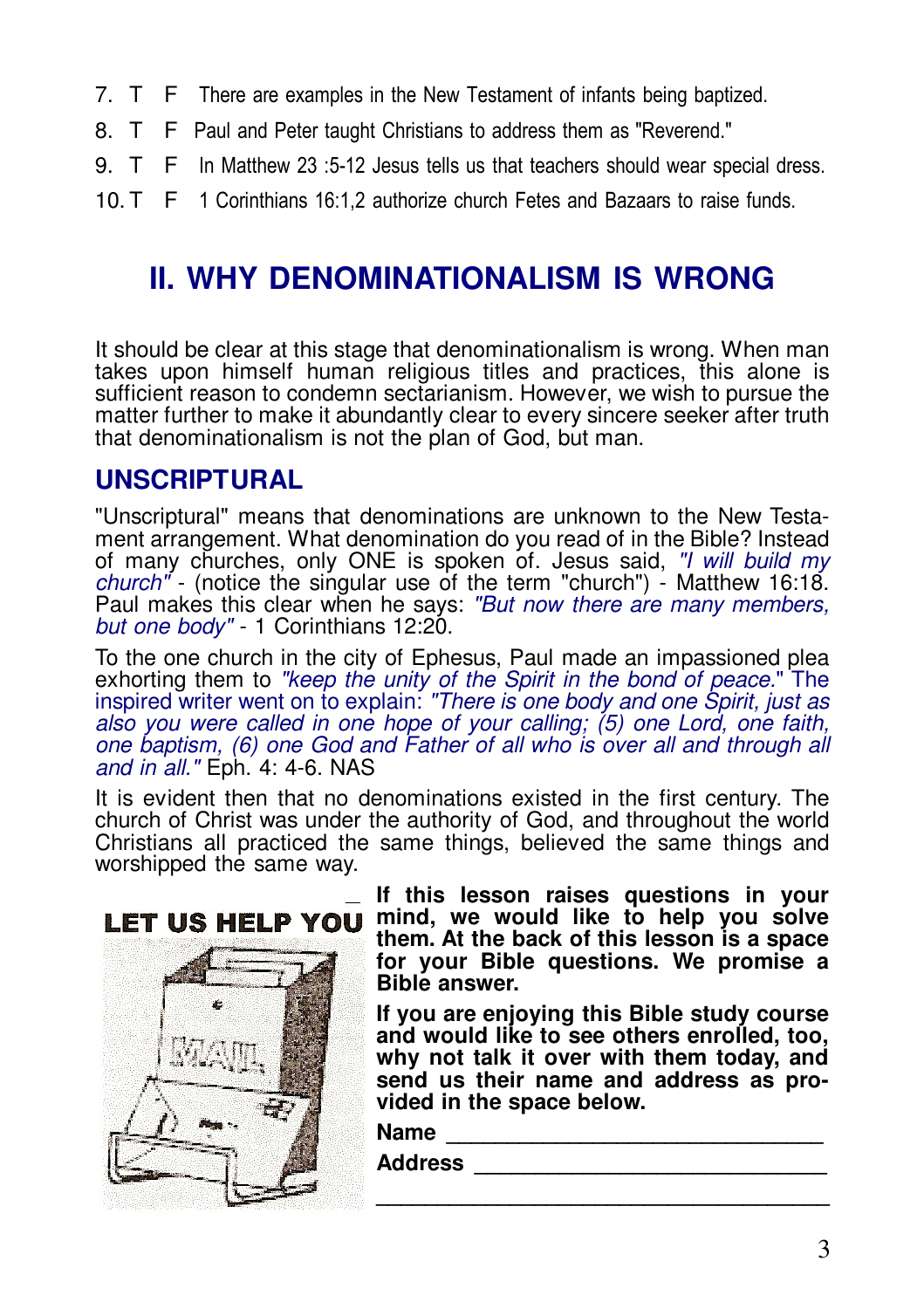# **ANTI-SCRIPTURAL**

Not only is denominationalism unscriptural, it is actually against the Scriptures!

When man adopts his own plan in preference to what God has said, he always goes against divine wisdom, incurring the wrath of God. Christ died that His disciples might all be united in the Church. He planned that through their unity the world might believe in Him. Christ prayed this for His disciples: "that they may all be one; even as You. Father, are in Me and I in You, that they also may be in Us, so that the world may believe that You sent Me." - John 17:21. Do you not think that man is extremely audacious when he not only ignores the prayer of our Saviour, but proceeds to establish denominations to pamper his desires?

Paul delivered a scathing rebuke to the disciples at Corinth when division threatened

The Corinthians being quilty of envying and division. Paul asks them: "Are you not fleshly and are you not walking as mere men?" -

1 Corinthians 3:3.

In chapter one the inspired Paul says: "Now I exhort you, brethren, by the name of our Lord Jesus Christ, that you all agree and that there be no divisions among you, but that you be made complete in the same mind and in the same judgment". - 1 Corinthians 1:10. Paul did not think that differing personalities needed different churches.

He urged rather that Christians not only be of the "same mind," but even the "same judgment."

As pointed out in Lesson 4, three questions were asked the Corinthians in verse 13 - "Has Christ been divided? Paul was not crucified for you, was he? Or were you baptized in the name of Paul? " The correct answer to these inspired questions spells the death blow to denominationalism. Believers who accept these instructions will not be divided, nor follow men, nor wear men's names in religion.



## **QUESTIONS ON SECTION II**

#### **FILL IN THE BLANKS**

- 1. Denominationalism is not the plan of, but of
- 2. "But now are they many members, yet but body."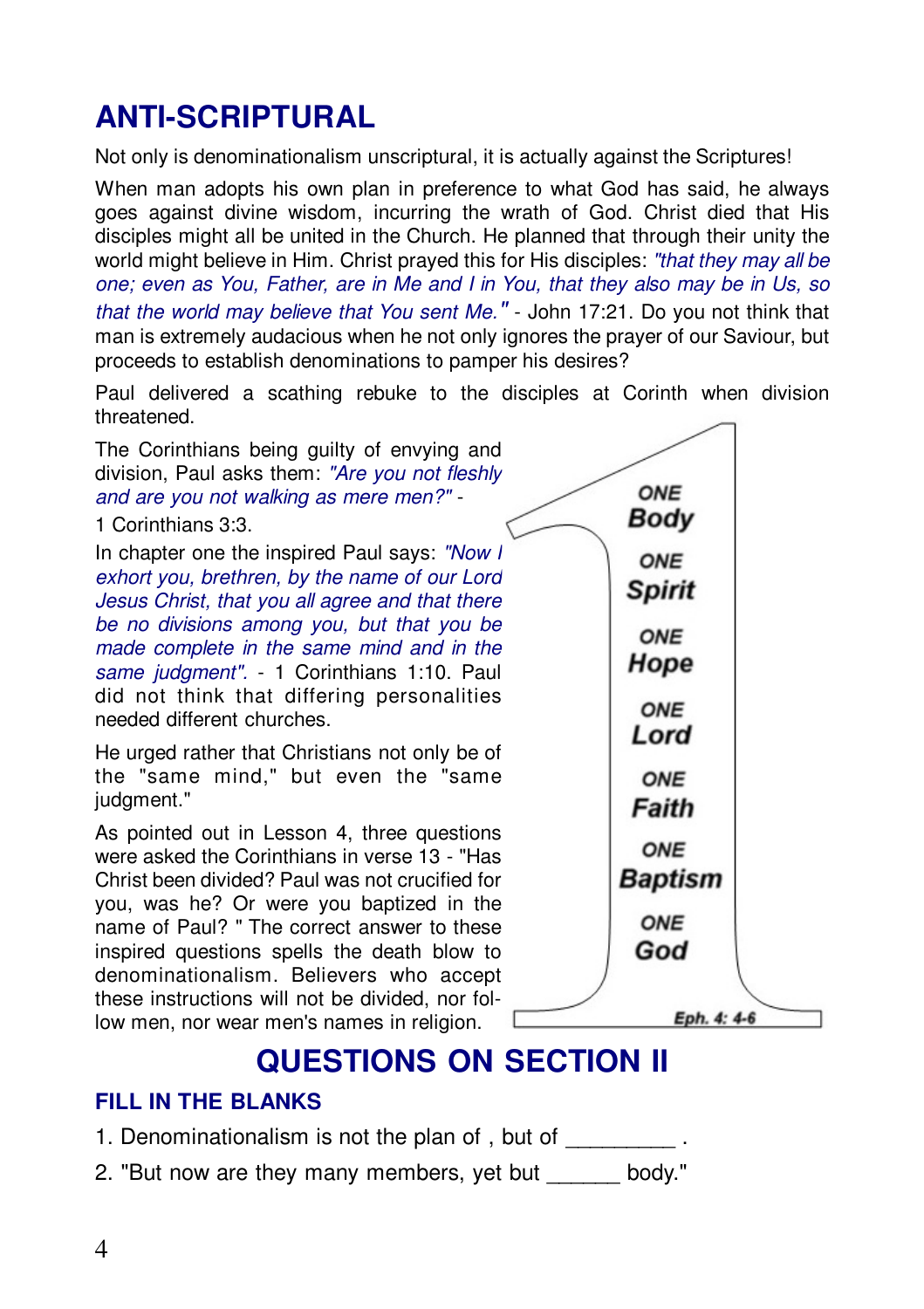- 3. It is evident that no \_\_\_\_\_\_\_\_\_\_\_\_\_\_ existed in the first century.
- 4. Jesus prayed that His disciples might all be  $\hspace{1.6cm}$  "so that the \_\_\_\_\_\_\_\_ may believe that You sent \_\_\_\_\_\_\_\_
- 5. Paul exhorted the Corinthians to be made complete in the same and in the same

### **TRUE OR FALSE (circle correct answer)**

- 1. T F Denominationalism is both unscriptural and anti-scriptural.
- 2. T F The one body is the church (see Ephesians 1:22. 23).
- 3 T F The Bible offers but one hope. one faith and one baptism.
- 4. T F Christ prayed that His disciples would divide up into denominations.
- 5. T F Paul wanted the Corinthians to wear his name.

# **III THE REMEDY FOR DENOMINATIONALISM**

The church of the first century was the answer to our Lord's prayer for unity. Paul could write in an affirmative way to the Ephesians. saying there is ONE body. The Corinthians were instructed to *"all speak the same thing."* How did this amazing unity come about? How could thousands of first century Christians all speak the same things, be of the same mind and judgment? The answer lies in the fact that they were all following the same teaching or doctrine. Acts 2:42 tells us that the Jerusalem disciples were continually devoting themselves to the apostles' doctrine. It is important to notice that it was the apostles doctrine these early Christians followed. The apostles were guided by the Holy Spirit in this teaching. Christ himself promised: (John 16:13) "*But when He, the Spirit of truth, comes, He will guide you into all the truth;*" Paul affirms this of his gospel: (Gal 1:11-12) *"For I would have you know, brethren, that the gospel which was preached by me is not according to man.(12) For I neither received it from man, nor was I taught it, but I received it through a revelation of Jesus Christ".*

*So to follow the apostles' teachings is to follow the teachings of Christ.*

If people today follow only the apostles' teaching we will be united as those early Christians were. Because men have followed the teachings of men rather than the apostles, denominationalism has resulted. For example: The Lutheran Church follows the teachings of Martin Luther; the Methodist Church follows John Wesley; the Presbyterian Church follows John Calvin. Let us give up human names and human creeds and return to the Bible as our sole authority in all religious matters. The Bible not only gives us a solid basis for unity, it assures us that we are following the will of God. John says: *"but if we walk in the Light as He Himself is in the Light, we have fellowship with one another, and the blood of Jesus His Son cleanses us from all sin."* - 1 John 1:7.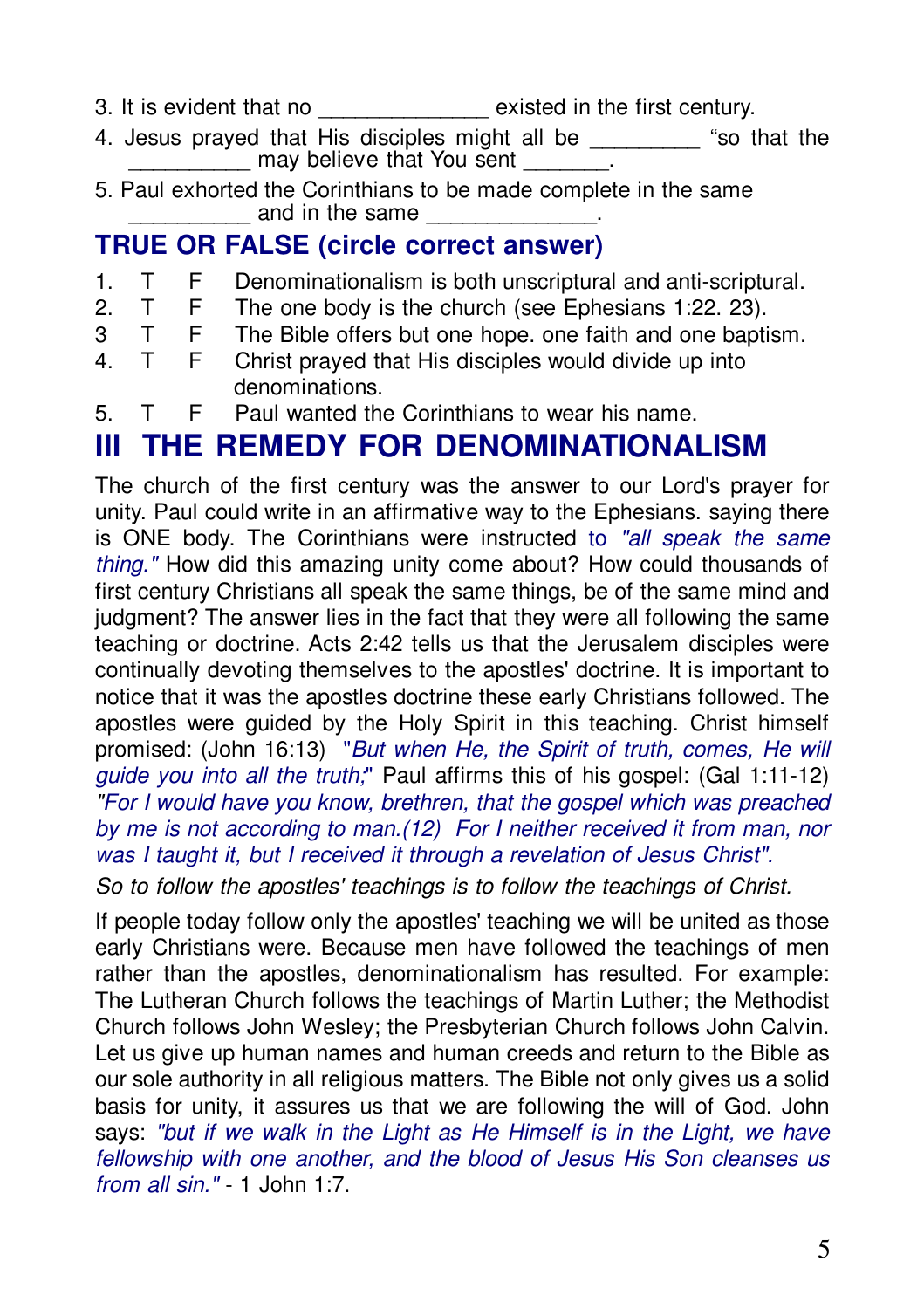What can you do? It is not necessary to wait for all the churches to unite (this will probably never happen).

There is a way in which you can defeat denominationalism right in your own life - by becoming SIMPLY A CHRISTIAN! How is this done? Begin first of all by studying what Jesus requires of you: no more and no less. If you will Believe in Christ, Repent of sins, Confess His name, be **IMMERSED** for forgiveness of sins, this will make you a Christian. You will not be a member of any denomination and you should <sup>7</sup>



not join any. Instead, find and associate yourself with other disciples who have obeyed the Gospel in the same way you have. Strive together with them to be the New Testament church: Worship regularly on the first day of the week; wear no human names; practice nothing in the work or organization of the church unauthorized by God in the New Testament Scriptures. This is the remedy for denominationalism. It is a way that cannot be faulted.

## **QUESTIONS ON SECTION III**

#### **FILL IN THE BLANKS**

- The Jerusalem disciples continued in the  $\mathbf{1}$ .
- The \_\_\_\_\_ \_\_\_\_\_\_\_\_ \_\_\_\_\_\_\_\_ guided the apostles into \_\_\_\_\_ truth.  $2.$
- If we follow \_\_\_\_\_\_\_\_ the \_\_\_\_\_\_\_\_\_ teachings we will be 3. as early were.
- The Great Commission and the book of Acts tells one how to become  $\overline{4}$  $\mathbf a$
- When one obeys these commands, he will not be a member of any 5.

#### **TRUE OR FALSE** (circle the correct answer)

- The first century church answered Christ's prayer for unity. T.  $\mathbf{1}$ . F.
- $\mathcal{P}$  $T$ F. There is one body.
- $T$  $F$  $\mathbf{3}$ First century Christians all spoke the same thing.
- $T$  $4<sup>1</sup>$ E. Paul received his gospel from other men,
- $5<sub>1</sub>$  $T$  $F$ We can answer Christ's prayer for unity today.
- $T$ Denominationalism results when we follow the teachings of  $F$ 6. men
- $7. T$ F. The Bible should be our sole basis of authority in all religious matters.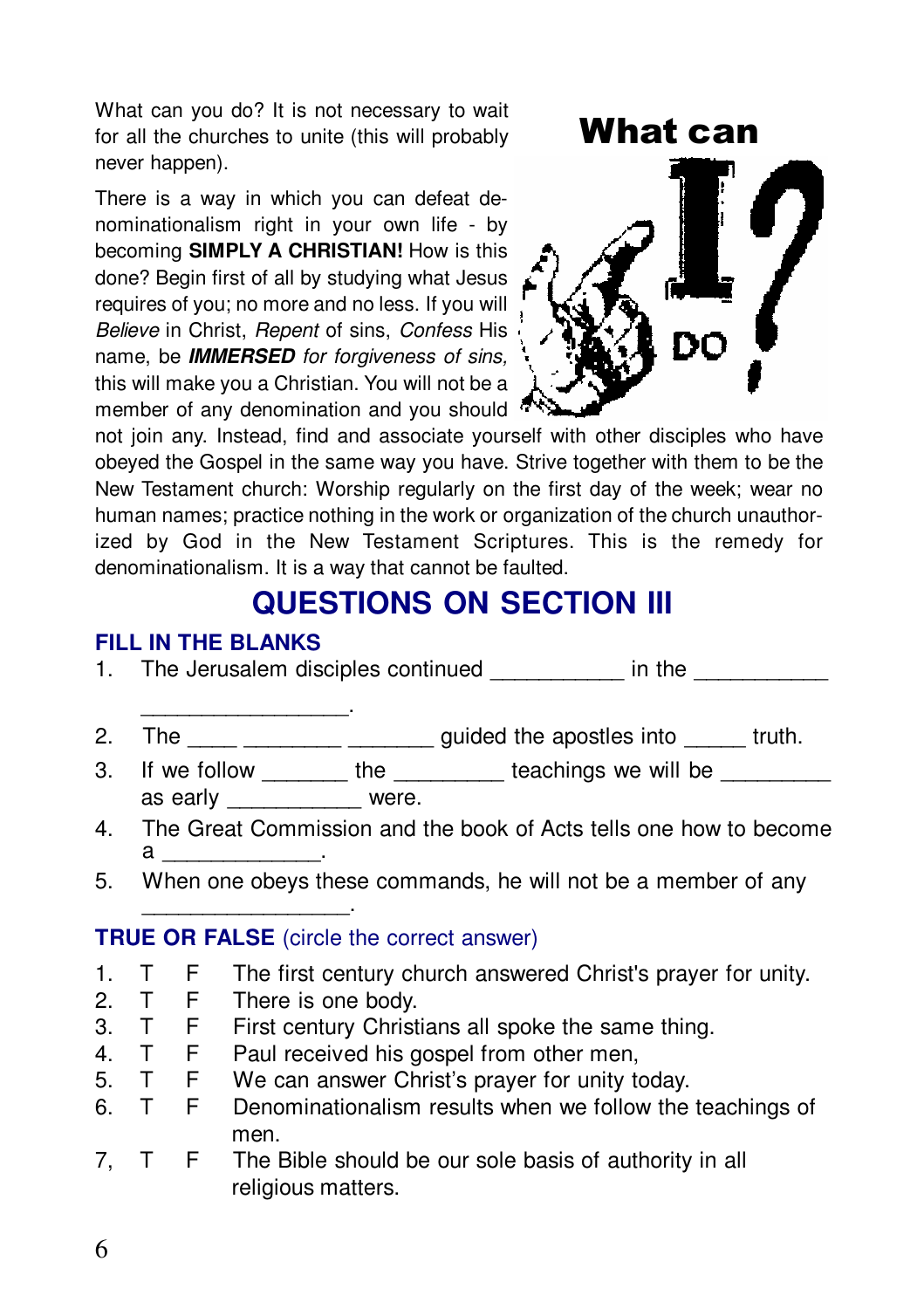- T F If you become simply a Christian you are helping to defeat  $\mathsf{R}$ denominationalism.
- F After becoming a Christian you should join the denomina-9  $T$ tion of our choice.
- 10. T F After becoming a Christian you should associate with others in striving to be the New Testament church,

## **IV THE END OF DENOMINATIONALISM**

On an occasion when the Pharisees were opposing the word of God, Jesus said: Mat. 15:13-14 "But He answered and said. "Every plant which My heavenly Father did not plant shall be uprooted. "Let them alone; they are blind auides of the blind. And if a blind man guides a blind man, both will fall into a pit." And so it shall be with denominationalism. God did not plant it. Religious division and denominationalism are devices of man, originating in the mind of man rather than the mind of God. It opposes the will of God and Christ that His disciples should all be one. Its doctrines are contrary to Bible doctrine. It does not teach God's way of salvation. As God has done with every erroneous system, so He shall do with denominationalism: it shall be rooted up!

Consider yet another statement of Christ's: "(21) "Not everyone who says to Me, 'Lord, Lord,' will enter the kingdom of heaven, but he who does the will of My Father who is in heaven will enter. (22) "Many will say to Me on that day, 'Lord, Lord, did we not prophesy in Your name, and in Your name cast out demons, and in Your name perform many miracles?' (23) "And then I will declare to them, 'I never knew you: DEPART FROM ME, YOU WHO PRACTICE LAWLESSNESS." - Matthew 7:21-23. What a remarkable statement by our Saviour. Your attention is called to the fact that these people are *religious:* They call Him 'Lord:' They prophesy; they can cast out devils: They have done many wonderful works. Yet, THEY ARE LOST "I never knew you" are the words of Christ.

To be religious is not enough. WE must do the will of our Father in heaven if WE expect salvation. It makes a tremendous difference what one believes and practices in religion. We must be religiously right. What about you?

### **QUESTIONS ON SECTION IV**

### **FILL IN THE BLANKS**

L.

- \_\_\_\_\_\_\_\_\_\_\_\_\_\_\_\_\_\_\_opposes the \_\_\_\_\_\_\_\_\_\_\_\_\_\_\_\_\_\_\_of God and Christ that His should  $2.$ all be said the set of the set of the set of the set of the set of the set of the set of the set of the set of the set of the set of the set of the set of the set of the set of the set of the set of the set of the set of t
- "Not everyone who says to Me example and will enter into the 3.  $\overline{\phantom{a}}$  of  $\overline{\phantom{a}}$

"Depart from me. you who \_\_\_\_\_\_\_\_\_\_\_\_\_\_\_\_\_\_\_\_\_\_\_\_\_\_\_\_\_\_. 4.

To be religious is not \_\_\_\_\_\_\_\_\_\_\_\_\_. We must be religiously 5.